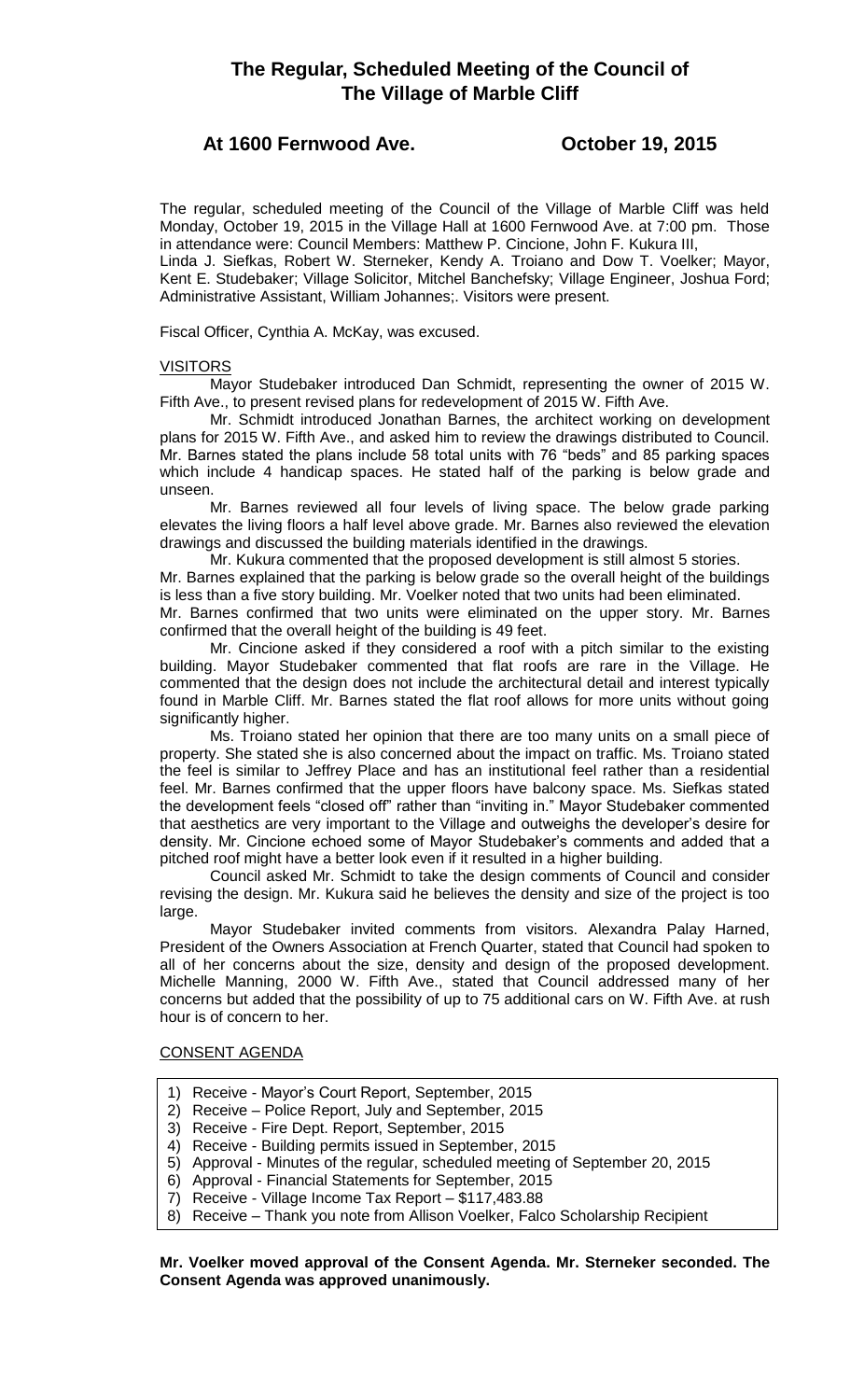### ENGINEER'S REPORT

Mr. Ford reported that the beams are in place on the new W. Fifth Ave. bridge. The completion date is December  $12<sup>th</sup>$ . Mr. Ford also commented that the electrical work required by the new bridge and performed by AEP is complete and the pavement at the intersection of W. Fifth Ave. and Dublin Rd. has been restored.

Mr. Ford reported Columbia Gas is still working in the Village to connect properties that were not connected during the main project. Mr. Ford plans to meet with Columbia Gas to review the current project and to prepare for the 2016 Phase 3 project which will replace gas lines on Village Court and Cambridge south of First Ave.

Mr. Ford explained that some of the properties on Cambridge were tied into an old line behind the properties. Columbia Gas returned to the Village to hook those properties on to the new, medium pressure line. Mayor Studebaker commented that similar work was required on Roxbury Rd. south of Cardigan.

Mr. Ford reported that the preparatory work for the sidewalk project is complete and the work to pour new panels and to lift and grind other panels will begin in the next few weeks.

Mayor Studebaker introduced the first reading of R-2477-15, A Resolution, and declaring the necessity to repair certain sidewalks, gutters and driveway aprons in the village of Marble Cliff and confirming the costs of such repairs to be charged to the owner of property located at 1350 Arlington Ave., in accordance with Section 92.03 of The Codified Ordinances and the Sidewalk Policy of the Village of Marble Cliff adopted by Village Council on October 15, 2012, and declaring an emergency.

**Ms. Troiano moved the rules be suspended. Mr. Voelker seconded. The motion passed unanimously. Mr. Sterneker moved the adoption of R-2477-15. Ms. Troiano seconded. The motion passed unanimously. Ms. Siefkas moved the ordinance be adopted as emergency legislation in order to complete the repairs immediately for the health and safety of Marble Cliff residents and visitors. Ms. Troiano seconded. Roll call: Mr. Cincione, yes; Mr. Kukura, yes; Ms. Siefkas, yes; Mr. Sterneker, yes; Ms. Troiano, yes; Mr. Voelker, yes. The motion passed unanimously.**

Mr. Ford distributed the revised street light plan showing a total of 62 lights. Mr. Ford explained the symbols on the plan showing new lights, moved lights and lights to be replaced with different styles of light and locations that will remain the same. The plan is designed to address dark spots. Mr. Cincione suggested the coverage on the circle on Village Court could light the circle to support evening activities on the circle.

Ms. Siefkas said she appreciates the balance on the street. Mr. Sterneker suggested that Arlington Ave. might need a little more light. Ms. Troiano concurred. Mr. Ford and Mr. Johannes agreed to review Arlington Ave. between Cardigan and W. Fifth Ave. Mr. Johannes reminded Council that the new LED lights will be brighter and they will be directed down.

Mayor Studebaker asked Council to review the plan and get comments to Mr. Johannes so the bidding process can move forward. Mr. Ford said the plan is to have the project bid by the end of the year and construction in late winter, spring and summer of 2016.

Mr. Ford left the meeting at this point.

SOLICITOR'S REPORT

Mr. Banchefsky had no report for Council.

ADMINISTRATIVE ASSISTANT'S REPORT

Mr. Johannes reported curb side leaf pick-up will begin on Monday, October 26<sup>th</sup>.

APPROVAL OF BILLS

**Ms. Troiano moved approval of the October 2015 bills totaling \$64,569.10. Mr. Voelker seconded. The motion passed unanimously.**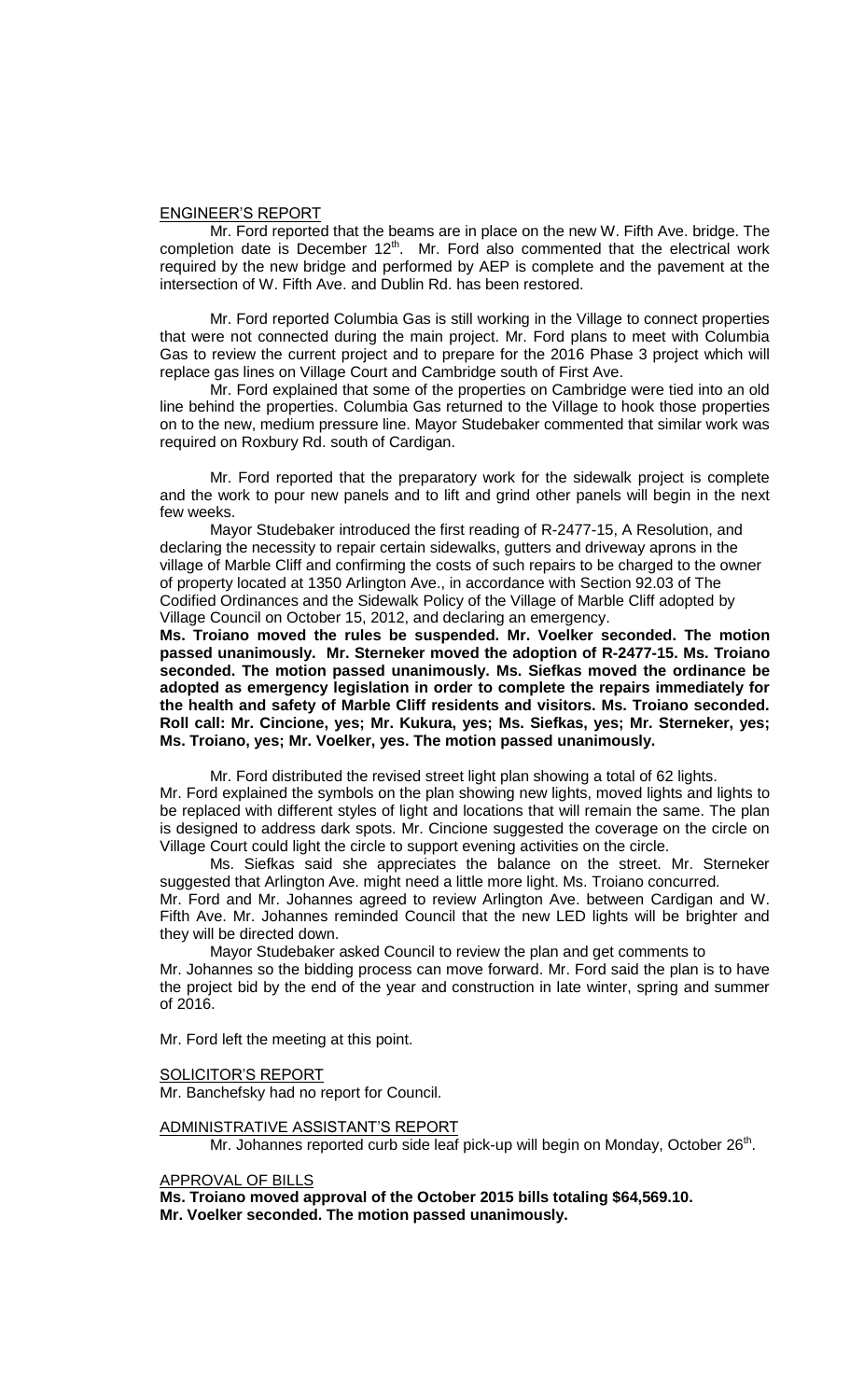## **Mr. Kukura moved approval of the amended September 2015 bills totaling \$95,038.42. Ms. Troiano seconded. The motion passed unanimously.**

### FISCAL OFFICER'S REPORT

Mayor Studebaker introduced the first reading of O-2478-15, 2016 ANNUAL APPROPRIATION ORDINANCE.

No action was taken

Mayor Studebaker introduced the first reading of R-2479-15, A Resolution accepting the amounts and rates as determined by the Budget Commission and authorizing the necessary tax levies and certifying them to the County Auditor.

**Mr. Voelker moved the rules be suspended. Mr. Kukura seconded. The motion passed unanimously. Mr. Kukura moved the adoption of R-2479-15. Mr. Voelker seconded. Roll call: Mr. Cincione, yes; Mr. Kukura, yes; Ms. Siefkas, yes;** 

**Mr. Sterneker, yes; Ms. Troiano, yes; Mr. Voelker, yes. The motion passed unanimously.**

#### COUNCIL MEMBER REPORTS

Ms. Troiano reported the GH Parks and Recreation Board will be holding a meeting for public input on the swimming pool. The meeting will be held in the Middle School Commons at 7:00 pm on Wednesday, October 21<sup>st</sup>.

Ms. Troiano stated Start Talking Grandview did not meet this month.

Ms. Troiano state the Collaborative Work Group has not met in several months.

#### OLD BUSINESS

Mayor Studebaker introduced the second reading of O-2475-15, An Ordinance to add Chapter 36 to the Codified Ordinances of the Village of Marble Cliff regarding Municipal Income Tax.

Mr. Banchefsky stated the ordinance is state mandated. The Village must pass the legislation by December 31, 2015. Mr. Banchefsky and Ms. McKay are reviewing the City of Columbus statute and will have a full report and recommendations for the Council to approve at the December meeting. Mr. Banchefsky stated that he anticipates there will be necessary amendments going forward as statewide language are modified.

Mr. Banchefsky explained that tax rates and procedures will generally remain unchanged.

No action was taken

#### NEW BUSINESS

Mayor Studebaker introduced the first reading of O-2480-15, An Ordinance authorizing an agreement with Charles Kelsey to provide Mayor's Court Magistrate Services for a one-year period from January 1, 2016 Through December 31, 2016. No action was taken

Mayor Studebaker introduced the first reading of O-2481-15, An Ordinance authorizing the expenditure of \$3,500 for the 2015 Village Holiday Party and \$1,000 for holiday decoration of Village green spaces.

**Mr. Sterneker moved the rules be suspended. Ms. Troiano seconded. The motion passed unanimously. Mr. Voelker moved the adoption of R-2477-15. Mr. Kukura seconded. The motion passed unanimously.**

Council established December  $7<sup>th</sup>$  as the date for the Holiday Party. Mr. Cincione stated he will ask Joanne Taylor to chair the party committee. Mr. Sterneker said he will coordinate the installation of the holiday lights.

Council agreed to change the regular December Council meeting from December 21<sup>st</sup> to December 14<sup>th</sup>.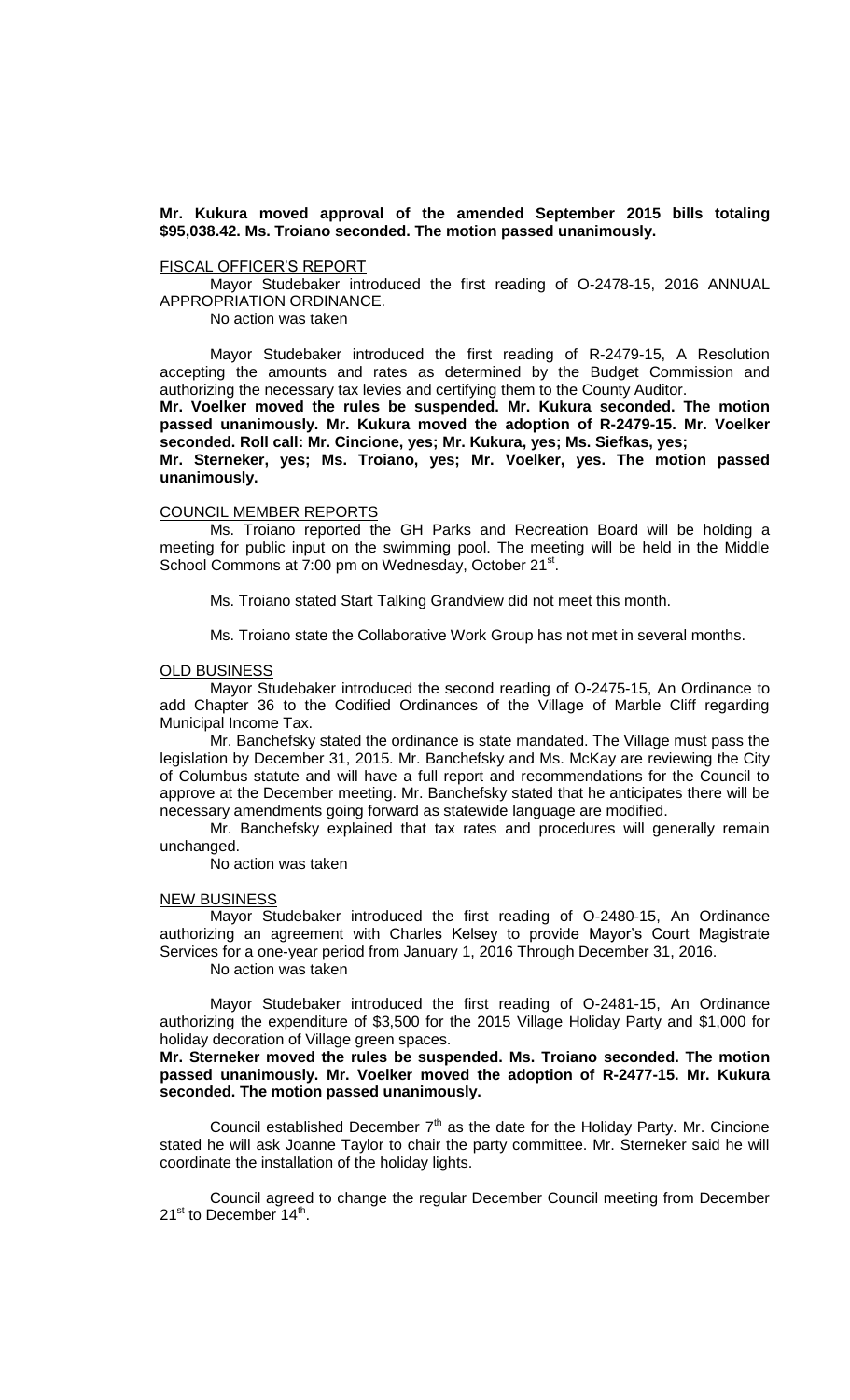Mr. Sterneker expressed concern about the process the Village is following for redevelopment of 2015 W. Fifth Ave. He stated a concern about the work being done without a level of approval from Council. Mayor Studebaker stated that the developer understands the full process and they want to have some level of conceptual approval from Council before moving forward with the formal process. Mayor Studebaker stated he met with the architect at the Grandview Building Department to review the plan and expressed his opinion that the design as presented at that meeting and this evening would not be received favorably by Council

Mr. Banchefsky commented that in a larger community this process would be going on through staff. Then it would go to a building commission for review before moving it to Council. Because the Marble Cliff Council sits as a committee of the whole it is more involved in this phase than other communities.

Mr. Sterneker stated his opinion that the current design is "way off" anything that the Council will approve. He stated his hope that the developer understands his position. Mr. Cincione stated his opinion that the developer understands that Council is not sold on the design. Mayor Studebaker stated his opinion that no one on Council should feel guilty about the work the developer is doing. He also said that the Council is free to say that no good progress is occurring and the developer should step away.

Ms. Siefkas stated that the current homeowner is not doing anything in the way of maintenance. Council agreed that what is happening now is demolition by neglect.

Mr. Cincione said it is worth moving forward with a "let's see what comes of discussions." Council expressed concern about the process the owner should undertake in closing the building and letting it deteriorate further. Mr. Banchefsky will investigate requirements for closing the building.

Mayor Studebaker reported Grandview Heights Mayor Ray DeGraw has approached the Village about negotiating a new service contract prior to the end of the current contract period which is December 31, 2016. Mr. Banchefsky explained that the current Council cannot bind a future Council by passing a contract that would begin in 2017. Mr. Banchefsky recommended an ordinance be brought for a first reading in January, 2016. Mayor Studebaker explained that a proposal from Grandview Heights is the only proposal that the Council will consider in light of the previous contract negotiation process. Mayor Studebaker stated he and Mayor DeGraw are considering a 10 year contract with no change in services. The contract amendment that added prosecutor services will be incorporated into the base contract. The proposed yearly increases would be based on the anticipated yearly increases in Grandview Heights' in personnel costs. The increase for 2016 will be 3.25%. The proposed increases for the next contract are 4% in 2017, 4.2% in 2018, 4.4% in 2019-2022, and 4.5% in 2023-2026.

Ms. Troiano asked Mayor Studebaker to restate the basis for the percentage increases. Mayor Studebaker stated the increases are based on the anticipated negotiated salary and benefit contracts with Grandview personnel. In 2012 the contract cost was reduced by 5%; the actual was a 2.6% increase. Grandview's actual cost increase in 2013 was 2.8% and the contract increase was 3%. The actual in 2014 was 6.01% and the contract increase was 3.2%. Grandview's expected increase for 2015 is 11.9%; the contract increase for 2015 is 3.25%. The anticipated increase in cost for Grandview for 2016 is 3.8% and the current contract has an increase in cost of 3.25%. The contract does not include costs for capital expenses.

All the figures and calculations will be made available for Council review in advance of formal consideration of the proposed contract. The proposed language includes the option for reexamining the agreement under certain circumstances such as changes mandated from the state that impact Village revenue or the establishment of an area fire district.

Mr. Kukura commented that he is pleased the Village's financial situation and the manner in which the Village is moving forward with the new street lights, sidewalk improvements, street improvements and sewer improvements. Ms. Siefkas encouraged Council to consider ways to make use of the Village's resources to continue Village improvements. Mayor Studebaker stated his pleasure with the Council's history of balancing wise fiscal practices with forward thinking utilization of resources to improve the infrastructure and aesthetics of the community.